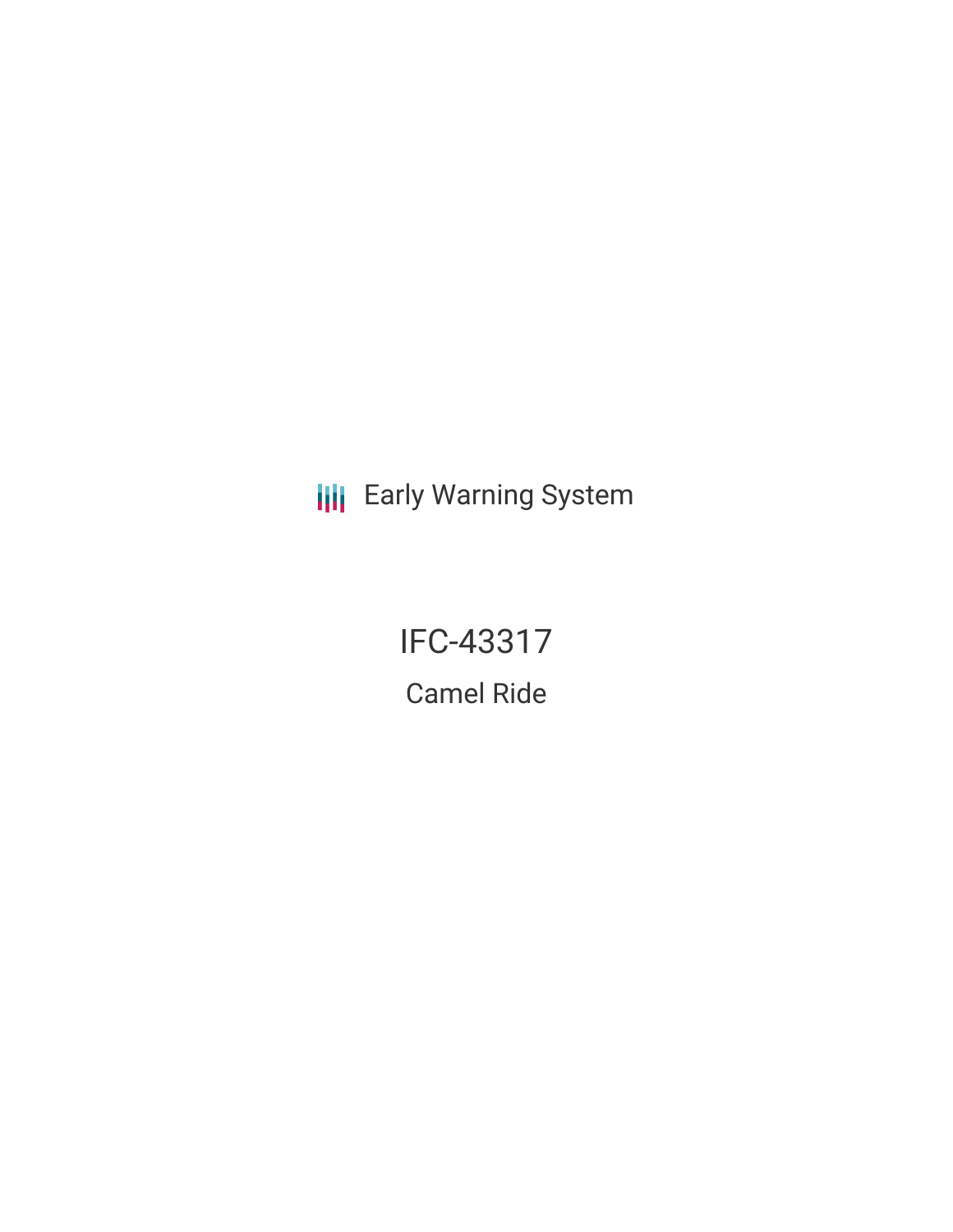# **Quick Facts**

朋

| <b>Countries</b>               | Egypt                                   |
|--------------------------------|-----------------------------------------|
| <b>Financial Institutions</b>  | International Finance Corporation (IFC) |
| <b>Status</b>                  | Approved                                |
| <b>Bank Risk Rating</b>        | B                                       |
| <b>Voting Date</b>             | 2020-12-08                              |
| <b>Borrower</b>                | INTEGRATED DIAGNOSTICS HOLDINGS PLC     |
| <b>Sectors</b>                 | <b>Education and Health</b>             |
| <b>Investment Type(s)</b>      | Loan                                    |
| <b>Investment Amount (USD)</b> | \$45.00 million                         |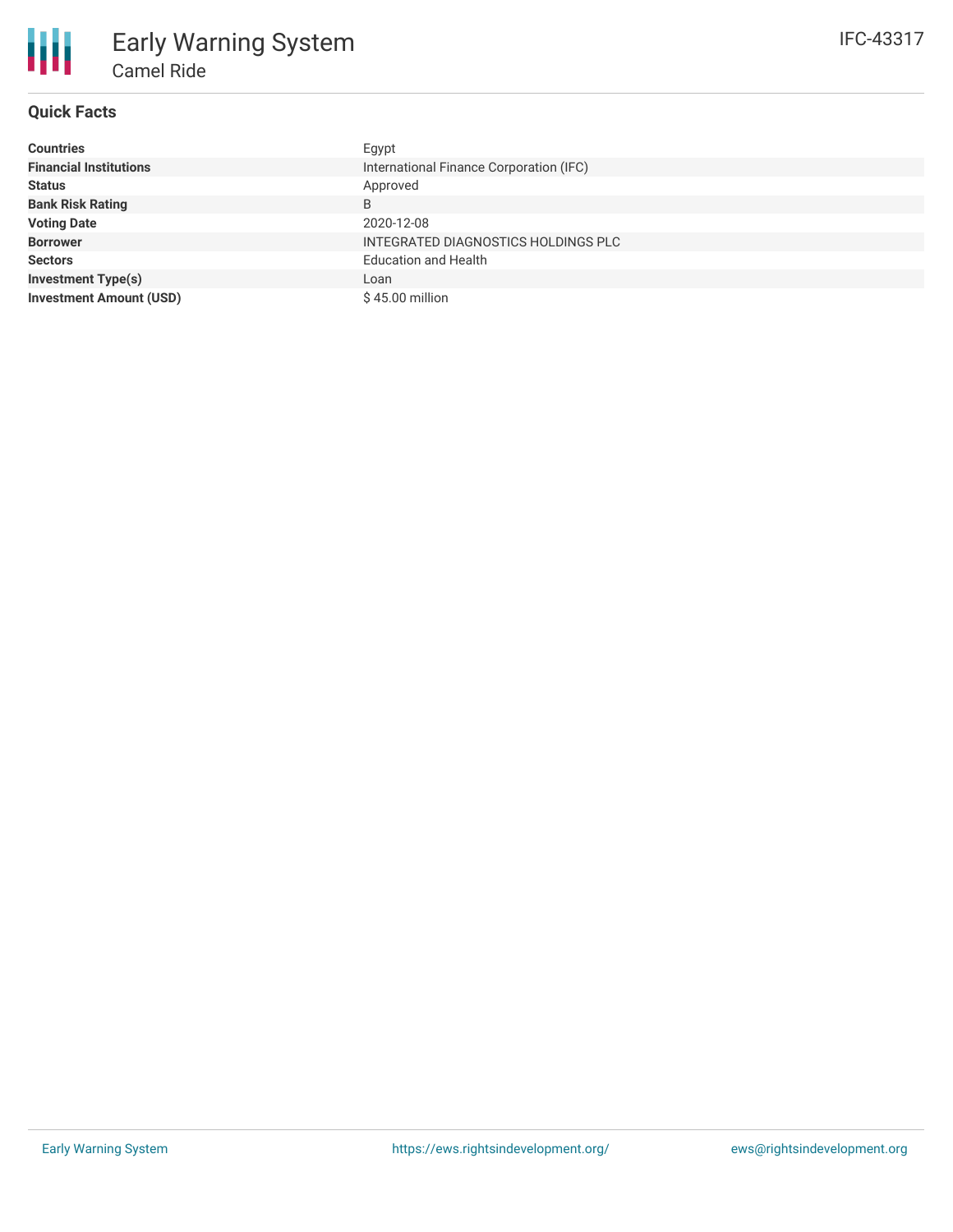

# **Project Description**

According to bank provided information, the proposed IFC investment is up to US\$45 million A loan to finance IDH's general corporate purposes including CAPEX and investments.

Integrated Diagnostics Holding PLC ("IDH" or the "company) is a leading consumer healthcare company in the Middle East and Africa with operations in Egypt, Jordan, Sudan and Nigeria. In Egypt, IDH has developed a hub, spike and spoke model with each lab contributing differently to the company operational model and diagnostic process. Hubs are represented by Mega Labs, or A Labs (1 lab), where most of the samples are tested; Spokes or B Labs (7 labs) are primarily collection points with some basic testing capabilities, while spikes or C Labs (402 number), are only samples collection points. As of September 30, 2020 the company operates out of 471 locations of which 419 are in Egypt; 19 branches in Jordan, 12 in Nigeria, and 21 in Sudan.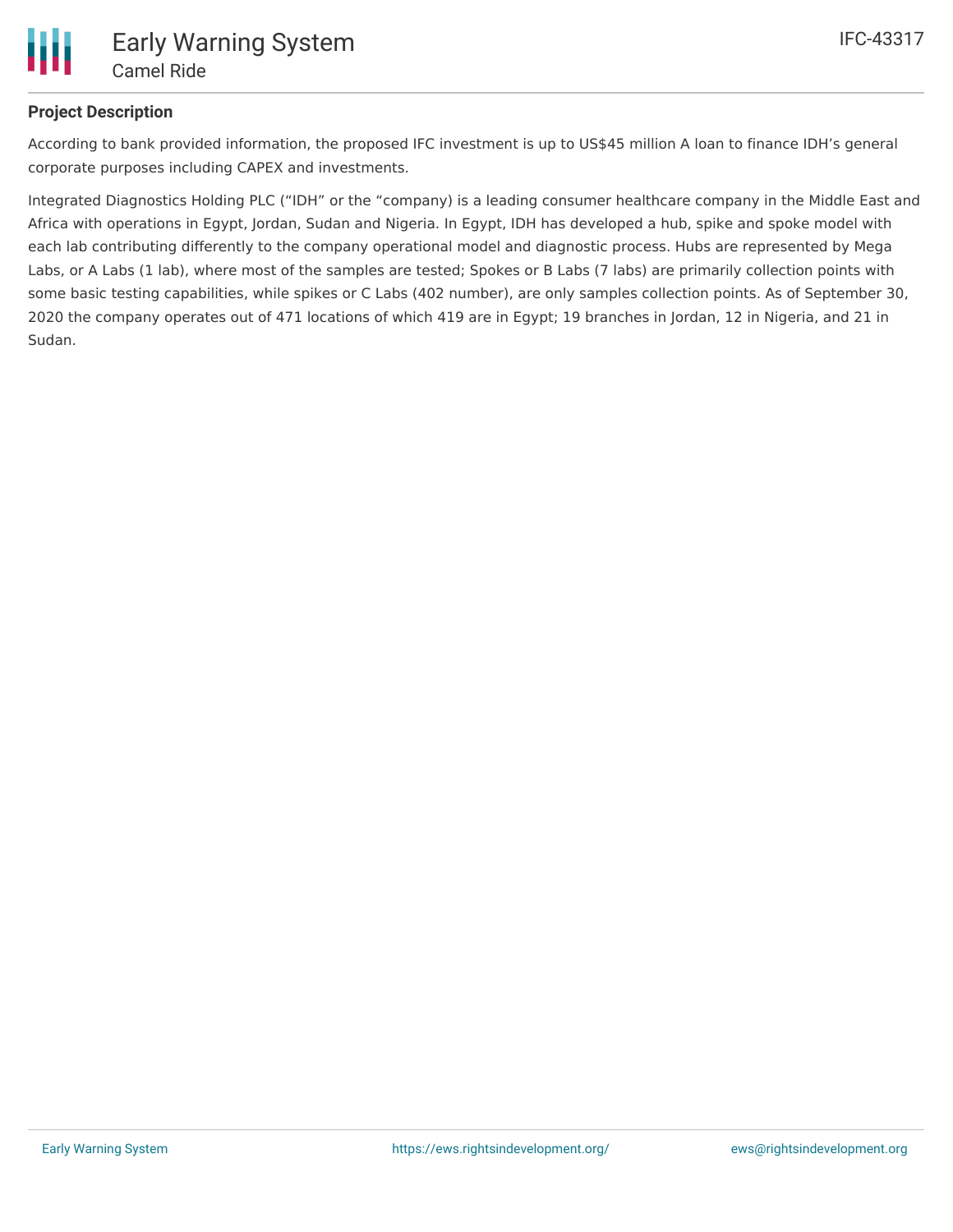## **Investment Description**

• International Finance Corporation (IFC)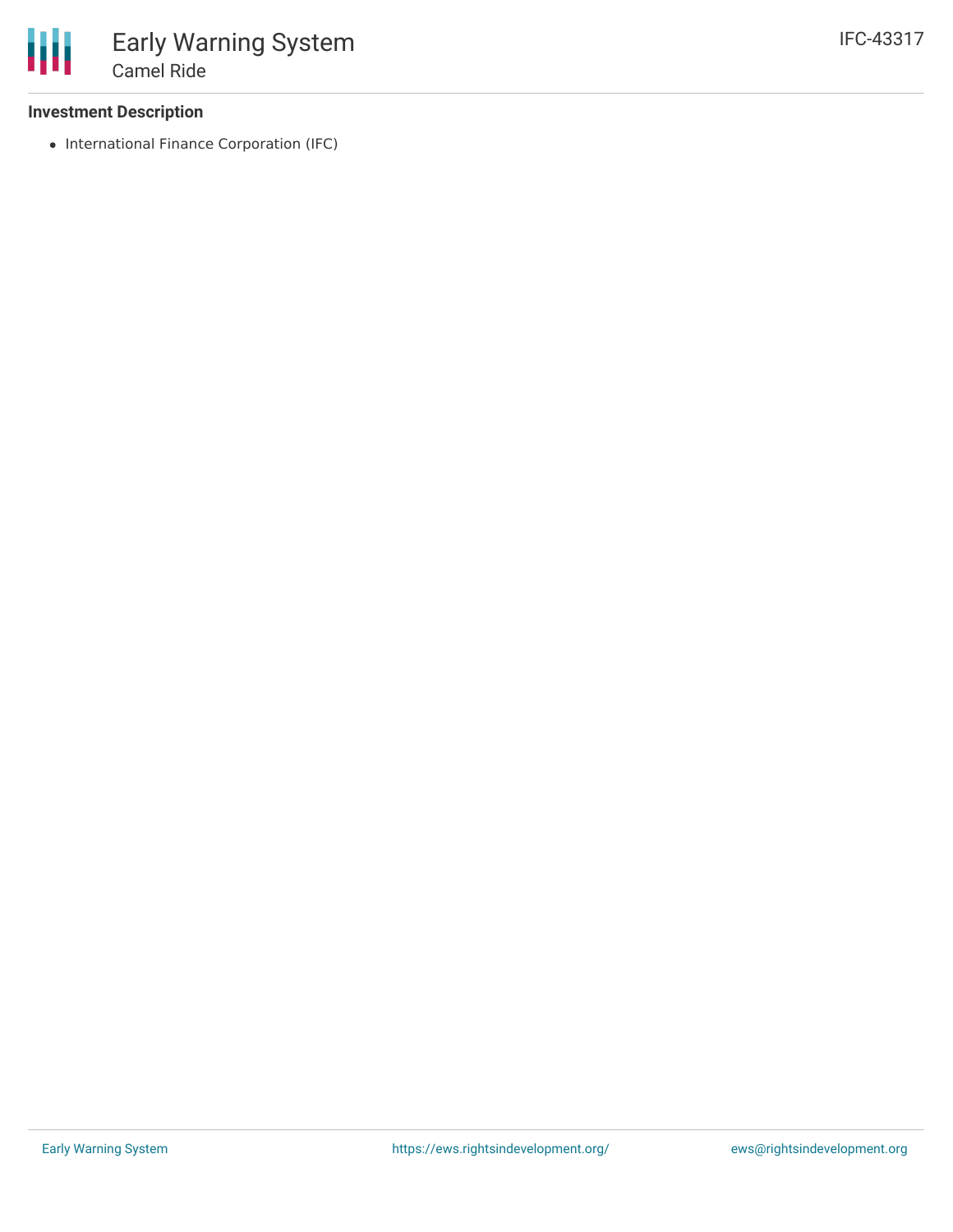

# Early Warning System Camel Ride

| <b>Private Actor 1</b> | <b>Private Actor</b><br>1 Role | <b>Private Actor</b><br>Sector | <b>Relation</b> | <b>Private Actor 2</b>             | <b>Private Actor</b><br>2 Role | <b>Private Actor</b><br>2 Sector |
|------------------------|--------------------------------|--------------------------------|-----------------|------------------------------------|--------------------------------|----------------------------------|
|                        |                                | $\overline{\phantom{0}}$       | $\sim$          | Integrated Diagnostics Holding Plc | Client                         | Education and Health             |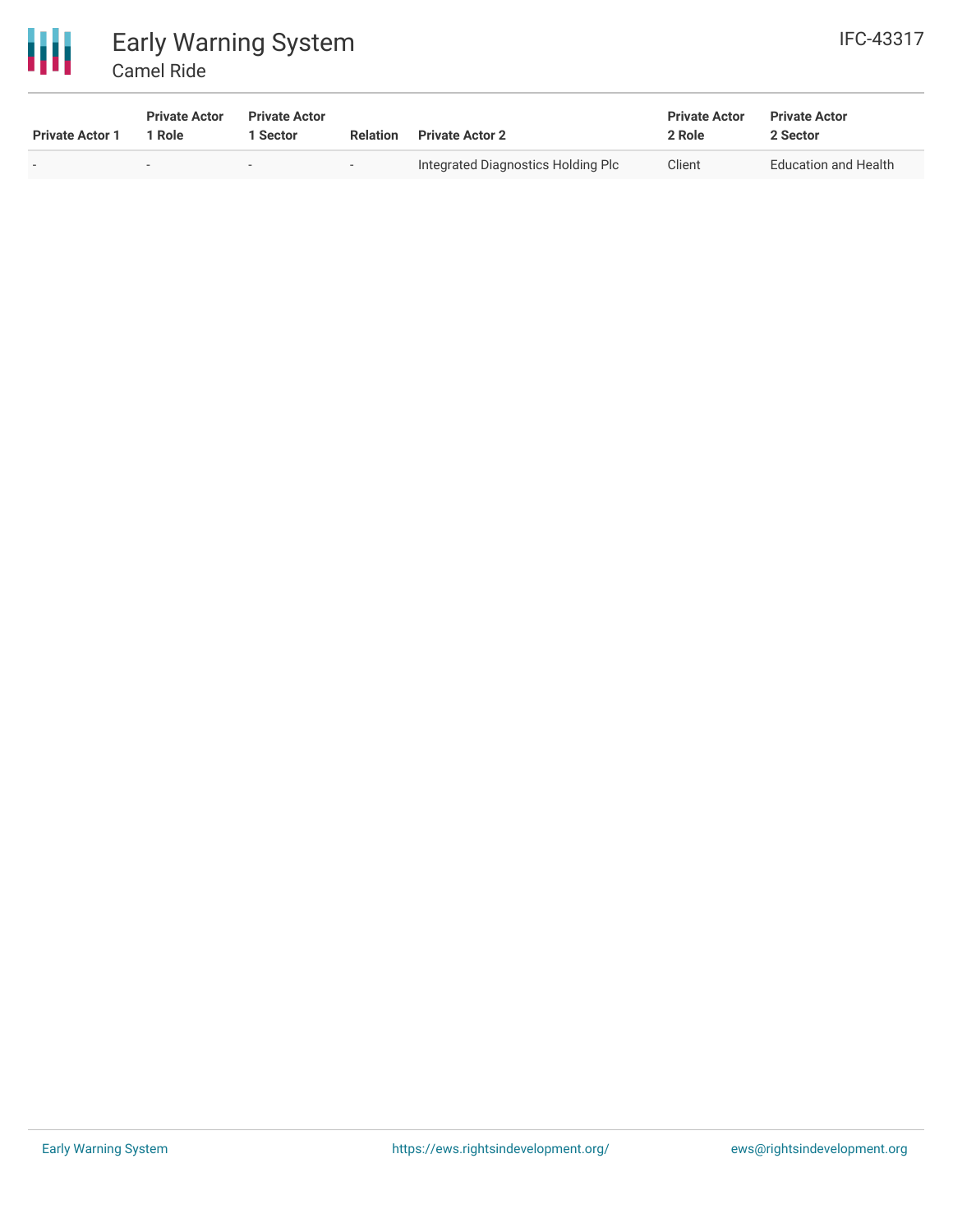

## **Contact Information**

International Diagnostics Holdings Plc Omar Bedewy CFO +44-153-484-7000 [omar.bedewy@idhcorp.com](mailto:omar.bedewy@idhcorp.com) 12 Castle Street, St Helier, Jersey JE2 3RT <https://www.idhcorp.com>

#### **ACCESS TO INFORMATION**

You can submit a request for information disclosure at: <https://disclosures.ifc.org/#/inquiries>

If you believe that your request for information from IFC has been unreasonably denied, or that this Policy has been interpreted incorrectly, you can submit a complaint at the link above to IFC's Access to Information Policy Advisor, who reports directly to IFC's Executive Vice President.

#### **ACCOUNTABILITY MECHANISM OF IFC/MIGA**

The Compliance Advisor Ombudsman (CAO) is the independent complaint mechanism and fact-finding body for people who believe they are likely to be, or have been, adversely affected by an IFC or MIGA- financed project. If you submit a complaint to the CAO, they may assist you in resolving a dispute with the company and/or investigate to assess whether the IFC is following its own policies and procedures for preventing harm to people or the environment. If you want to submit a complaint electronically, you can email the CAO at CAO@worldbankgroup.org You can learn more about the CAO and how to file a complaint at <http://www.cao-ombudsman.org>